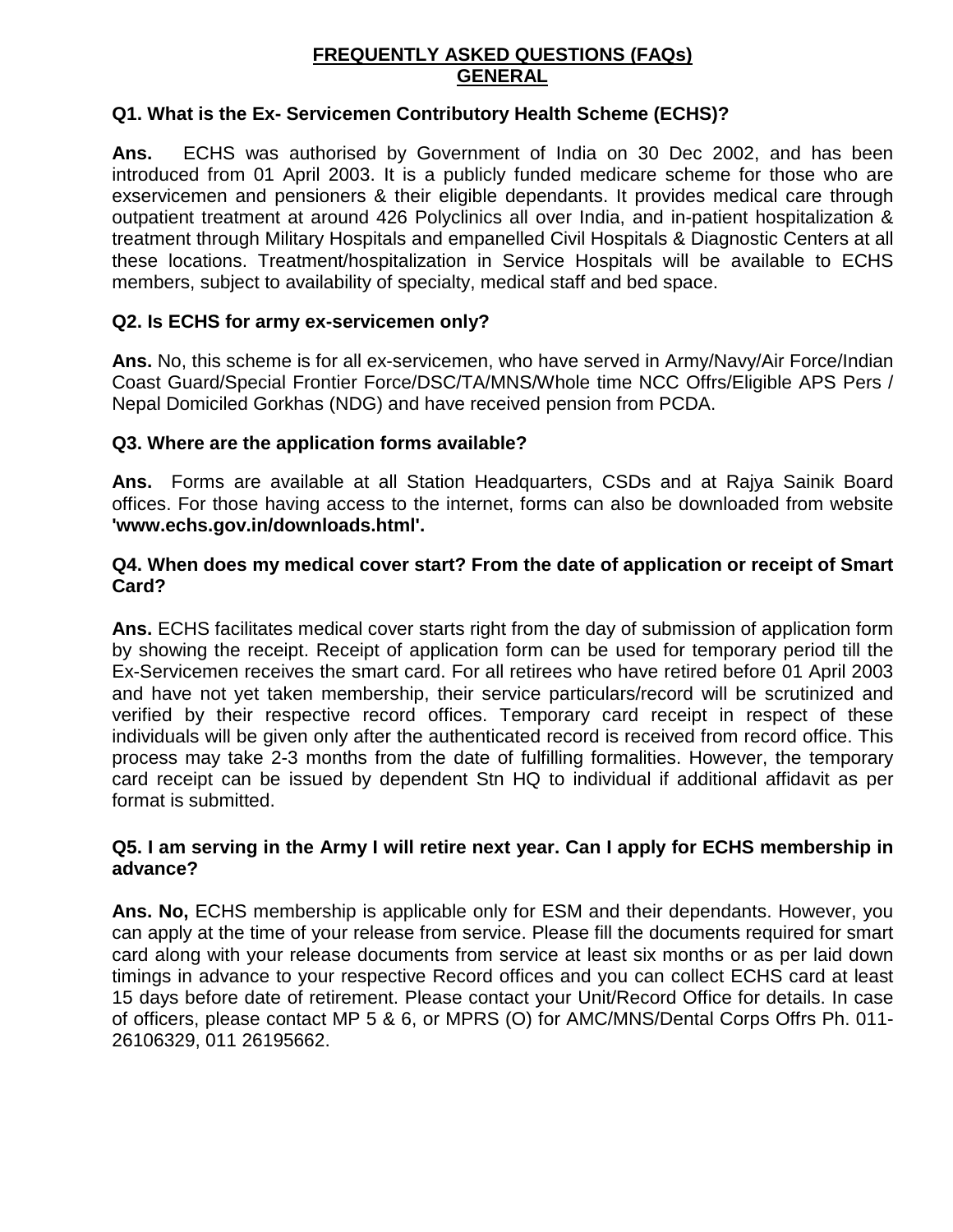# **Q6. I want to enroll my wife for the scheme. How should I proceed?**

**Ans.** Collect and submit the application form at nearby Polyclinic/Stn HQ along with the copy of PPO/MRO, 4 photographs, photocopy of DO part II of marriage, photo identity proof of spouse, affidavit and DD of 135/- in favor of dependant Regional Centre. Spouse has no income limit and will be given membership irrespective of income criteria.

### **Q7. Are my family members covered in the scheme?**

**Ans.** Yes, ECHS cover ex-servicemen along with his/her following dependent family member:-

|     | <b>Relationship</b>                                                                                                                                                                                    | <b>Criteria</b>                                                                                                                                                                                                                     |
|-----|--------------------------------------------------------------------------------------------------------------------------------------------------------------------------------------------------------|-------------------------------------------------------------------------------------------------------------------------------------------------------------------------------------------------------------------------------------|
| (a) | Spouse                                                                                                                                                                                                 | (i)<br><b>Legally wedded Spouse</b>                                                                                                                                                                                                 |
|     |                                                                                                                                                                                                        | Name should be included in the<br>(ii)<br>records of service.                                                                                                                                                                       |
|     |                                                                                                                                                                                                        | Should not be member of any<br>(iii)<br>other Govt Medial scheme.                                                                                                                                                                   |
| (b) | Parents                                                                                                                                                                                                | Father and mother of the pensioners<br>shall be deemed to be dependant if<br>they are normally residing with the<br>ESM pensioner, and their combined<br>income from all sources is less than<br>Rs 9,000/- per month excluding DA. |
| (c) | Son                                                                                                                                                                                                    | Till he starts earning or attains the age<br>of 25 years or gets married, whichever<br>is earlier.                                                                                                                                  |
| (d) | Daughter                                                                                                                                                                                               | Till she starts earning or gets married,<br>irrespective of the age limit, whichever<br>is earlier.                                                                                                                                 |
| (e) | Son or daughter suffering from<br>permanent disability of any<br>any<br>kind (physical or mental)                                                                                                      | Irrespective of age limit but should be<br>unable to earn living.                                                                                                                                                                   |
| (f) | Dependent divorced/ abandoned<br>or separated from their husband/<br>widowed<br>daughters<br>and<br>dependents unmarried / divorced<br>/ abandoned or separated from<br>their husband/ widowed sisters | Irrespective of age limit but income<br>criteria applies.                                                                                                                                                                           |
| (g) | is/are<br>Minor<br>brother(s)<br>who<br>dependent on the veteran                                                                                                                                       | Up to the age of becoming a major<br>$(18 \text{ years})$                                                                                                                                                                           |
| (h) | widowed<br>Minor<br>children<br>$\circ$ of<br>separated daughter                                                                                                                                       | Up to the age of becoming a major<br>$(18 \text{ years})$                                                                                                                                                                           |

## **Q. 8. Who are exempted from ECHS contribution?**

**Ans.** War widows, Pre-1996 retirees and battle causalities are exempted from paying the contribution.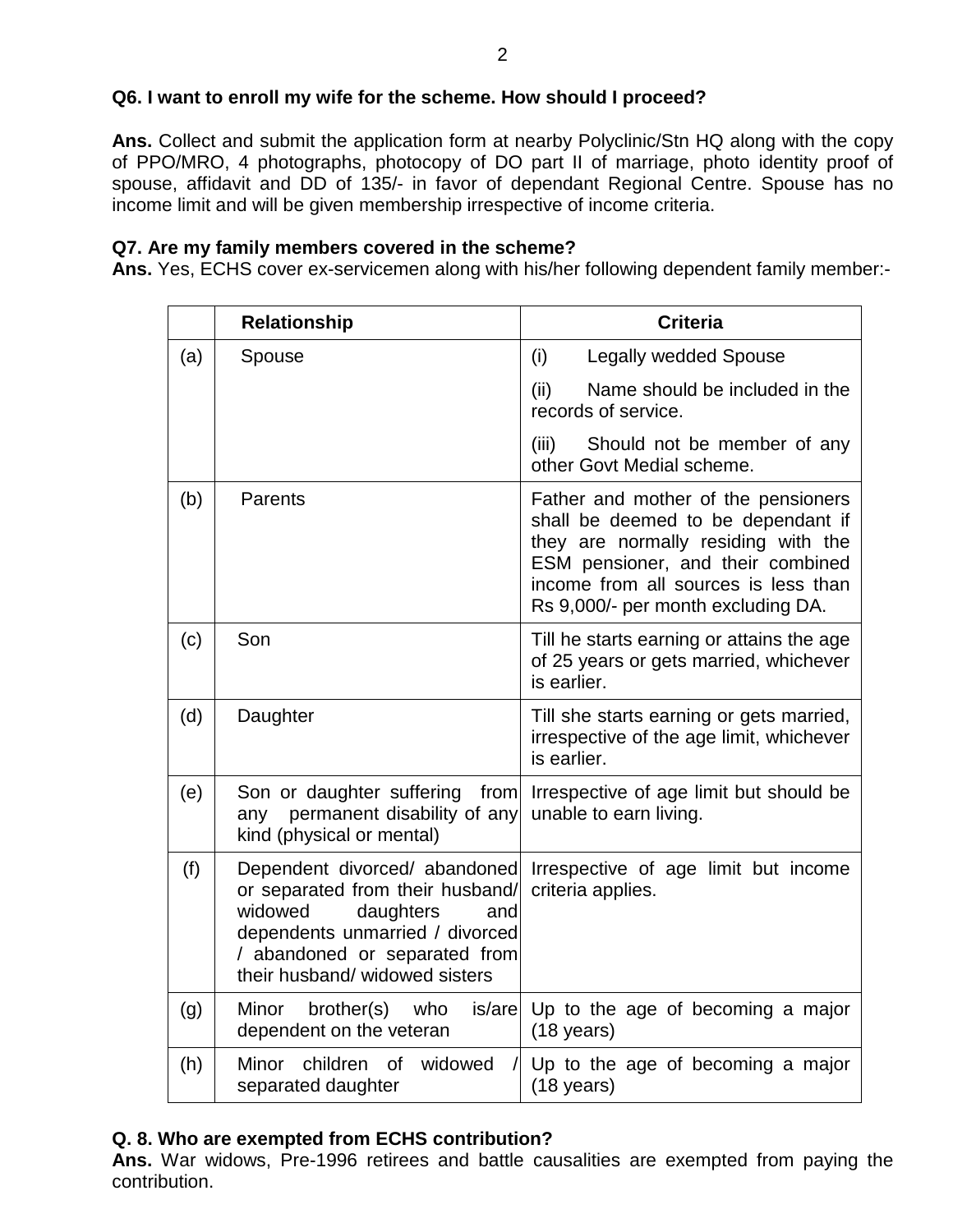# **Q9. What is the subscription/ contribution rate for ECHS membership?**

**Ans.** The latest subscription rate effective from 01 Jun 2009 is as under:-

- (a) Sep to Hav Rs  $15,000$ .
- (b) Nb Sub Rs 27,000.
- $\langle c \rangle$  Sub to Major Rs 39,000.
- (d) Lt Col and above Rs 60,000.

### **Q10. How can I get information about ECHS policies and facilities?**

**Ans.** You can call **1800-114-115** between 0900 to 1700 hours. If you have internet facility you can see policies at **[www.echs.gov.in](http://www.echs.gov.in/)**.

## **ELIGIBILITY**

### **Q1. Who are eligible to become ECHS members?**

Ans. The Scheme caters for medical care to all ESM pensioners including disability and family pensioners and their dependents, which includes wife/husband, legitimate children and wholly dependent parents. To be eligible for membership of ECHS, a person must meet following two conditions:-

(a) Individual should have an Ex-serviceman status.

(b) Individual should be in receipt of Pension / Family Pension / Disability Pension drawn from Controller of Defence Account.

#### **Q2. How can I enroll my dependents for ECHS?**

**Ans.** Collect and submit the application form at nearby polyclinic /Stn Cell along with the copy of PPO/MRO, 4 photographs, affidavit and DD of 135/- per person. The income of each dependant should be less than Rs 9,000/- excluding DA.

#### **Q3. I have declared my parents as dependents. Will they receive ECHS benefits for life time?**

**Ans.** Yes, parents are entitled for lifetime ECHS service but their dependency should be proved in PPO and endorsed with DO Part II verified by Records office besides meeting the income criteria.

### **Q4. In case of death of ECHS pensioner, will the parents be entitled to ECHS benefits?**

**Ans.** Yes, the parents are entitled to the ECHS membership provided they are dependants of the ESM and the names are included in the Discharge Book of ECHS Member and the income should be less than Rs 9,000/- excluding DA as on date of consideration.

#### **Q5. I am a short service commissioned officer. Am I entitled to be an ECHS member?**

**Ans.** No, short service commissioned officers are not entitled to be an ECHS member, unless you are a battle casualty and drawing disability pension.

#### **Q6. Are ex-Cadets eligible for ECHS Membership?**

**Ans.** Ex-Cadets and disabled cadets who have been boarded out on medical grounds are not eligible for ECHS membership as they do not qualify for ESM status (Auth: Cent Org ECHS letter No B/49701-PR/AG/ECHS dt 07 Sept 2011).